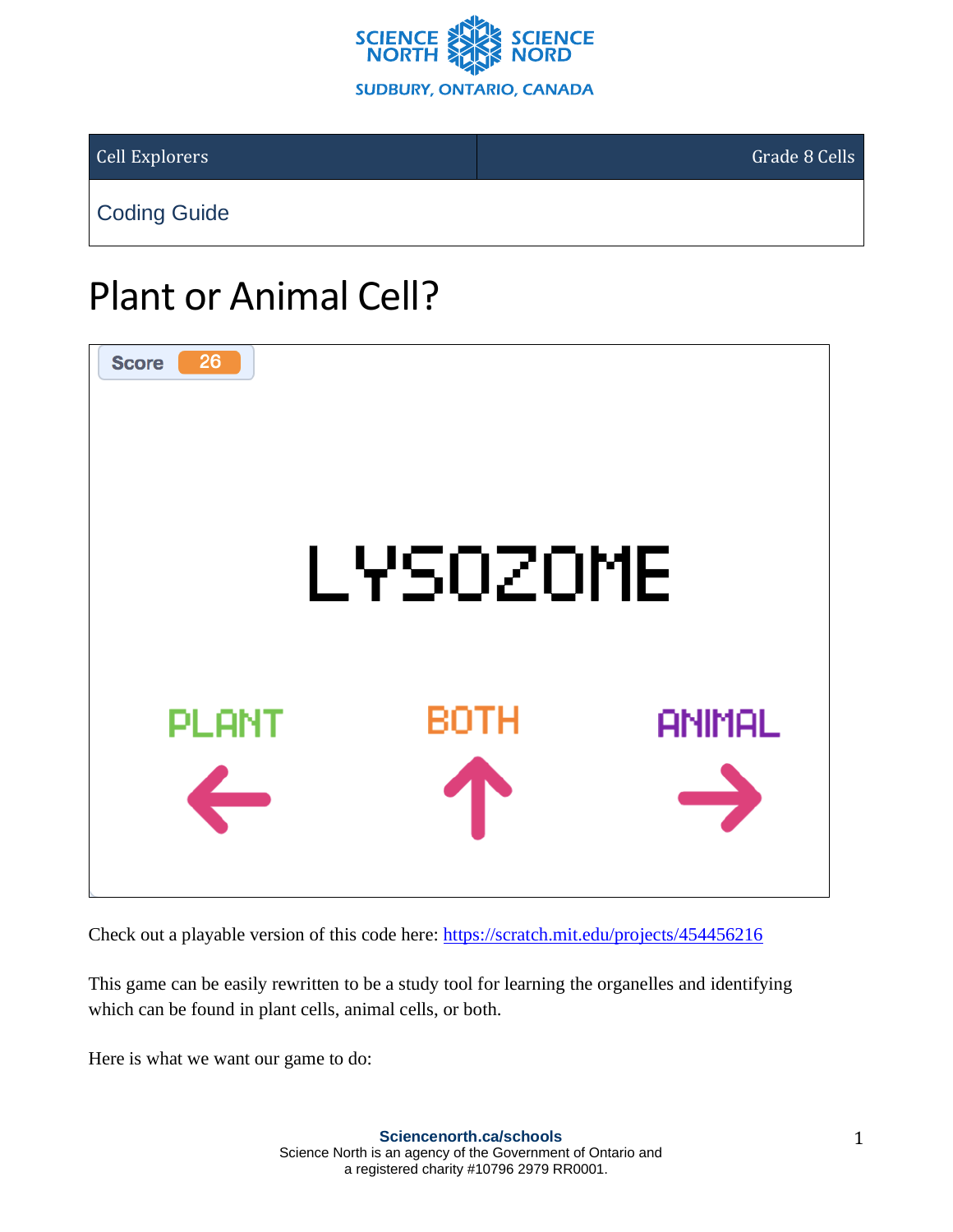

### **SUDBURY, ONTARIO, CANADA**

- Three options (Plant Cell, Animal Cell, Both) will be assigned to arrow keys on the keyboard (or touch buttons on iPad);
- The game will randomly display one name of an organelle at a time on the screen;
- The player will press the arrow key for the type of cell that corresponds with that organelle (Plant, Animal, or Both)
- If the player guesses correctly, increase score by one point.
- If the player is incorrect, decrease score by one point.

### Create Non-Playable Sprites

This program uses seven sprites. six of these sprites do not require coding; they are displayed to establish the rules of the game.

To create the arrow sprites:

- Press the Choose Sprite button at the bottom of the Sprites panel.
- Create three "arrow" sprites. To change the direction in which the arrow is pointing, you can rotate the sprites by selecting the sprite that you'd like to rotate and changing the value (in degrees) in the Direction field.
- Place the sprites by dragging them on the program canvas with your mouse or touchscreen.

To create the label sprites

- Press the Choose Sprite button at the bottom of the Sprites panel and select "Paint Sprite"
- Use the Text tool to create three label sprites: "Plant", "Both", and "Animal". You can also alter the colours of the text for each label.

- Drag the sprites into place on the program canvas with your mouse or touchscreen.

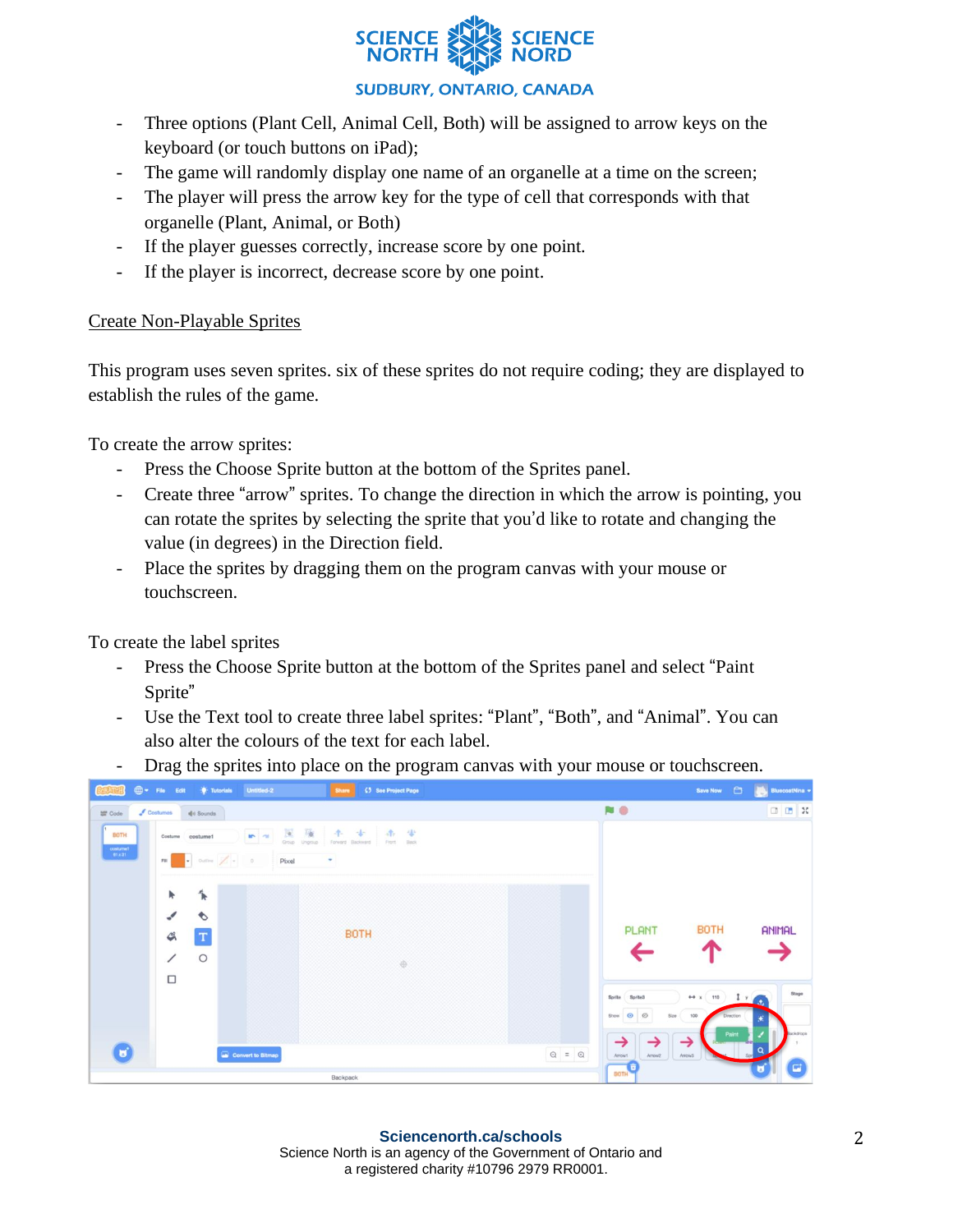

### Create "Randomizer" Sprite

- Press the Choose Sprite button at the bottom of the Sprites panel and select "Paint Sprite"
- Use the Text tool to create a text sprite "Cell Membrane".

This sprite will use a Scratch function known as Costumes, which will allow the appearance of the sprite to change according to different conditions.

- Go to the Costumes Tab. You'll notice that "Cell Membrane" is the default costume for this sprite. We need to add costumes for every other cell part that we want to include in our game (I included 10 in total in this example: cell membrane, cell wall, ribosome, nucleus, mitochondrion, chloroplast, lysosome, golgi body, endoplasmic reticulum, cytoplasm).
- Click the Choose a Costume button at the bottom of the Costumes panel to add the remaining costumes.



### Create a Score Counter:

To create a score counter, we will need to create a variable to represent the score value.

To create a variable:

- Go to Code Tab
- Go to Variables (dark orange) menu
- Choose the Make a Variable button

#### **Sciencenorth.ca/schools**

Science North is an agency of the Government of Ontario and a registered charity #10796 2979 RR0001.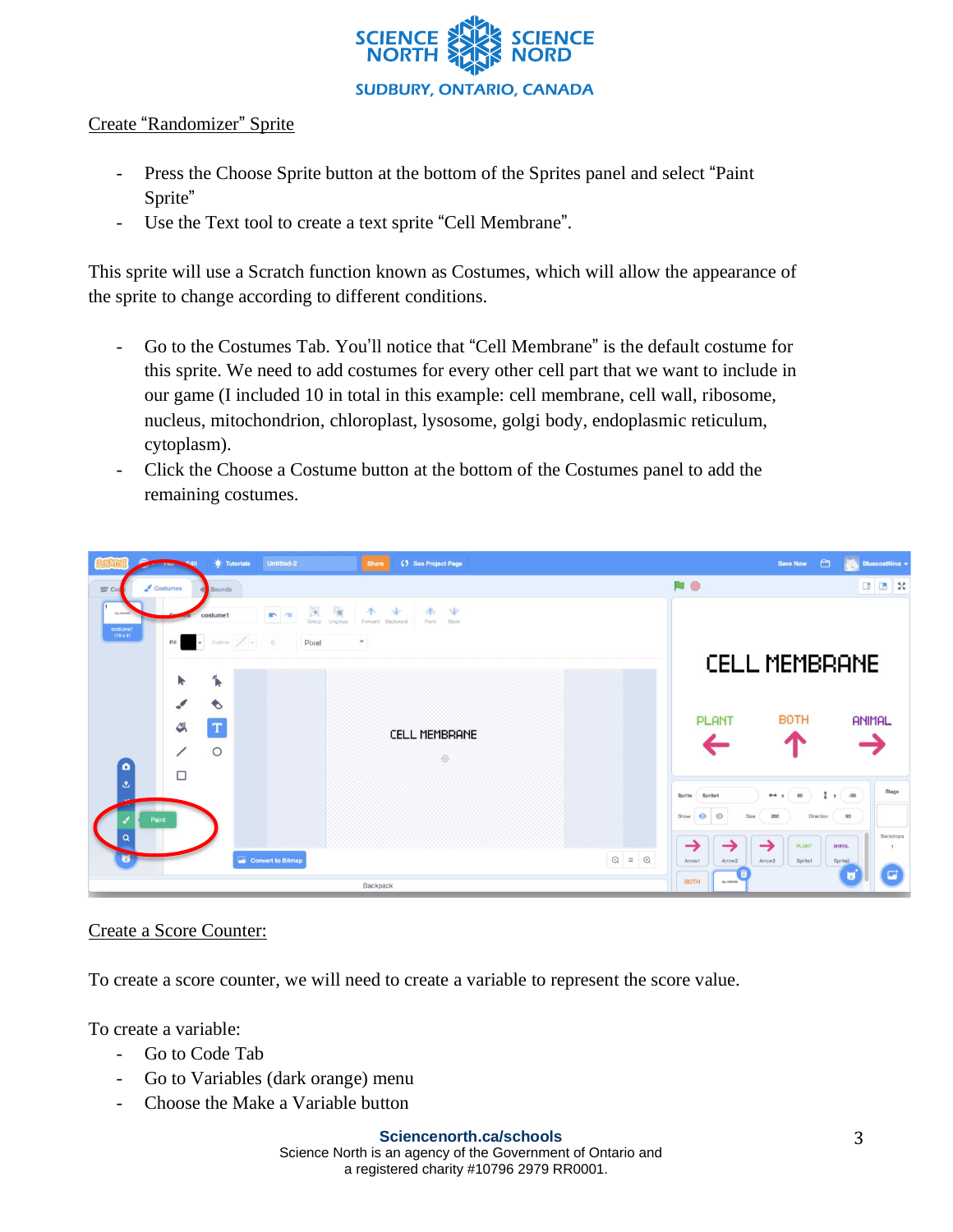

### **SUDBURY, ONTARIO, CANADA**

Variables

- Name the Variable "Score" (without quotation marks)
- In this cases, it does not matter whether you choose "for all sprites" or "for this sprite only" as we are only programming for one sprite in this game.
- Once your variable is made, make sure that box next to the Score variable is selected

|                                                      | ---------                                                                                  |
|------------------------------------------------------|--------------------------------------------------------------------------------------------|
| <b>New Variable</b><br>$\boldsymbol{\mathsf{x}}$     | Make a Variable<br>my variable                                                             |
| New variable name:                                   | <b>Score</b>                                                                               |
| Score                                                | my variable $\blacktriangleright$<br>set<br>$\overline{\mathbf{0}}$<br>to                  |
| ● For all sprites<br>$\bigcirc$ For this sprite only | my variable $\blacktriangledown$<br>change<br>bv<br>show variable<br>my variable $\bullet$ |
| <b>OK</b><br>Cancel                                  | hide variable<br>my variable $\blacktriangleright$                                         |

### Create a Randomizer

This program will set the score counter to zero at the start of the game and will show a random costume for our Randomizer sprite on-screen for a set amount of time before moving on to a new costume.

- Go to Events menu (yellow) and choose the **When the green flag is clicked** block and drag it into the coding area. This is the block that we will use to start all of our programs for this game (so that they all start when the game starts)
- Go to Variables menu (dark orange) and choose the **Set my variable to 0** block. Connect it directly below the green flag block. Using the dropdown list on this block, change "my variable" to "Score".

Now we need to create the randomizer that will loop forever (this game doesn't have a set endpoint).

- Go to Control menu (light orange). Choose the **forever** loop block and connect it directly below the **Set Score to 0** block. Anything code that we place inside this block will loop forever.
- Go to the Looks (purple) menu. Choose the **switch costume to** block and place it inside the loop.
- Go to the Operators (green) menu. Choose the **pick random 1 to 10** block and drag it onto the black spot on the **switch costume to** block. The blocks should combine to create a purple and green block that reads **switch costume to pick random 1 to 10**.
- Since we have ten costumes, we don't have to change the values in the **random 1 to 10** block.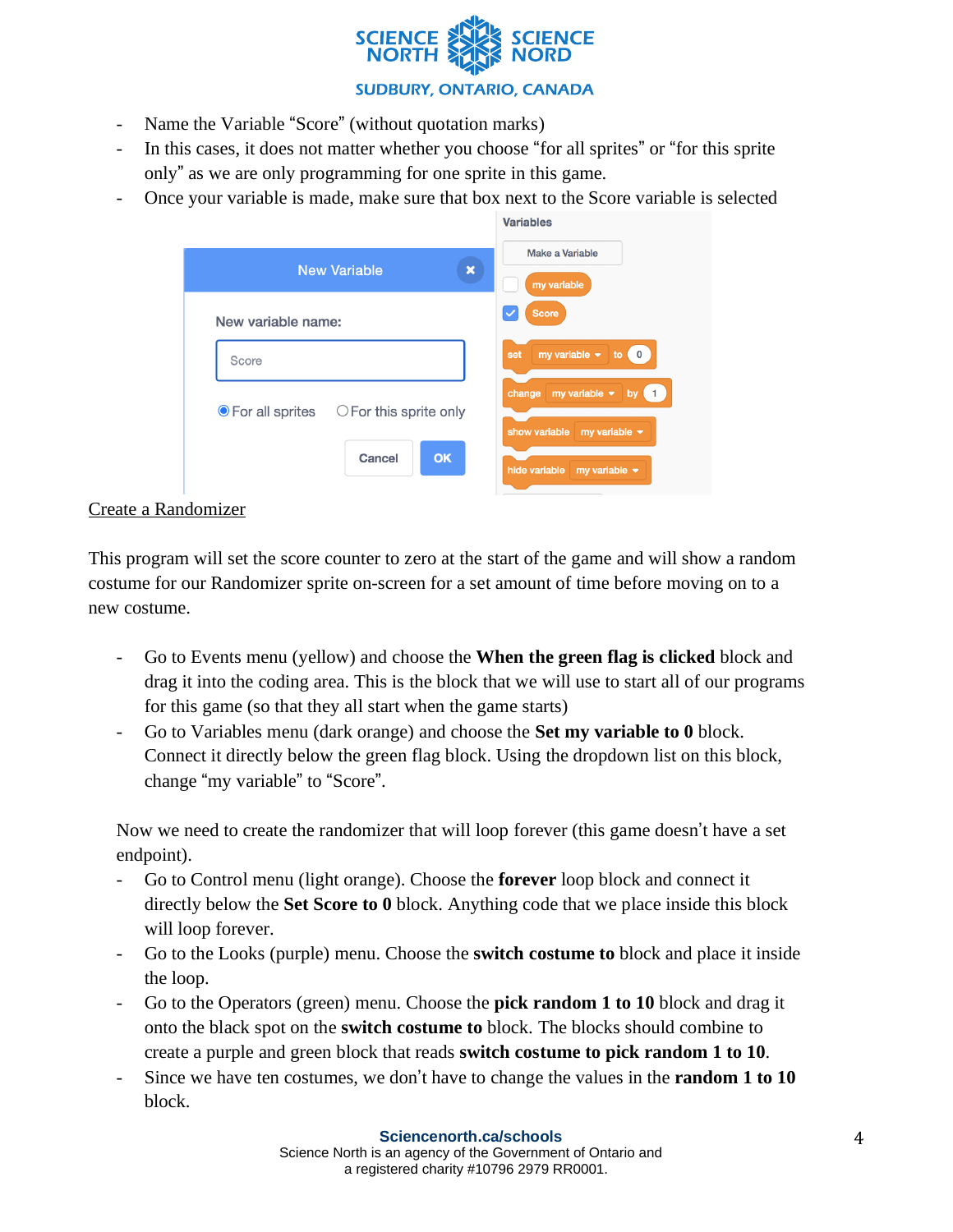

- Go to Control (light orange) menu. Choose the **wait 1 second** block. Place this block directly below the **switch costume to pick random 1 to 10** block but still *inside* the forever loop. This block controls how long a letter will remain onscreen (in seconds) before moving to a new randomized. One second may be too fast. This can be adjusted to personal taste to be faster or slower.



## Program the Game

Now all that's left is to create programs that will recognize when a player presses the correct key when a specific cell part is being displayed. We will have to create one program for each cell part that we've included in the game (so 10 total).

- First we'll place a **when green flag is clicked** block to start our program.
- In the Control menu (light orange), choose a **forever** loop block and connect it directly to the start block. We will be building the next steps inside of this forever loop block.
- To create the first conditional statement, which executes the program if costume A is displayed:
	- o In the Control menu (light orange) choose the **if [blank] then** block and nest it inside the forever loop.
	- $\circ$  In the Operators menu (green) chose the **[blank]** = 50 block and drag it on top of the blank hexagon on the **if [blank] then** block.
	- o In the Looks (purple) menu, choose the **costume number** block and drag it on top of the blank oval on the green **[blank] = 50** block. The if statement should now read **if costume number = 50 then**.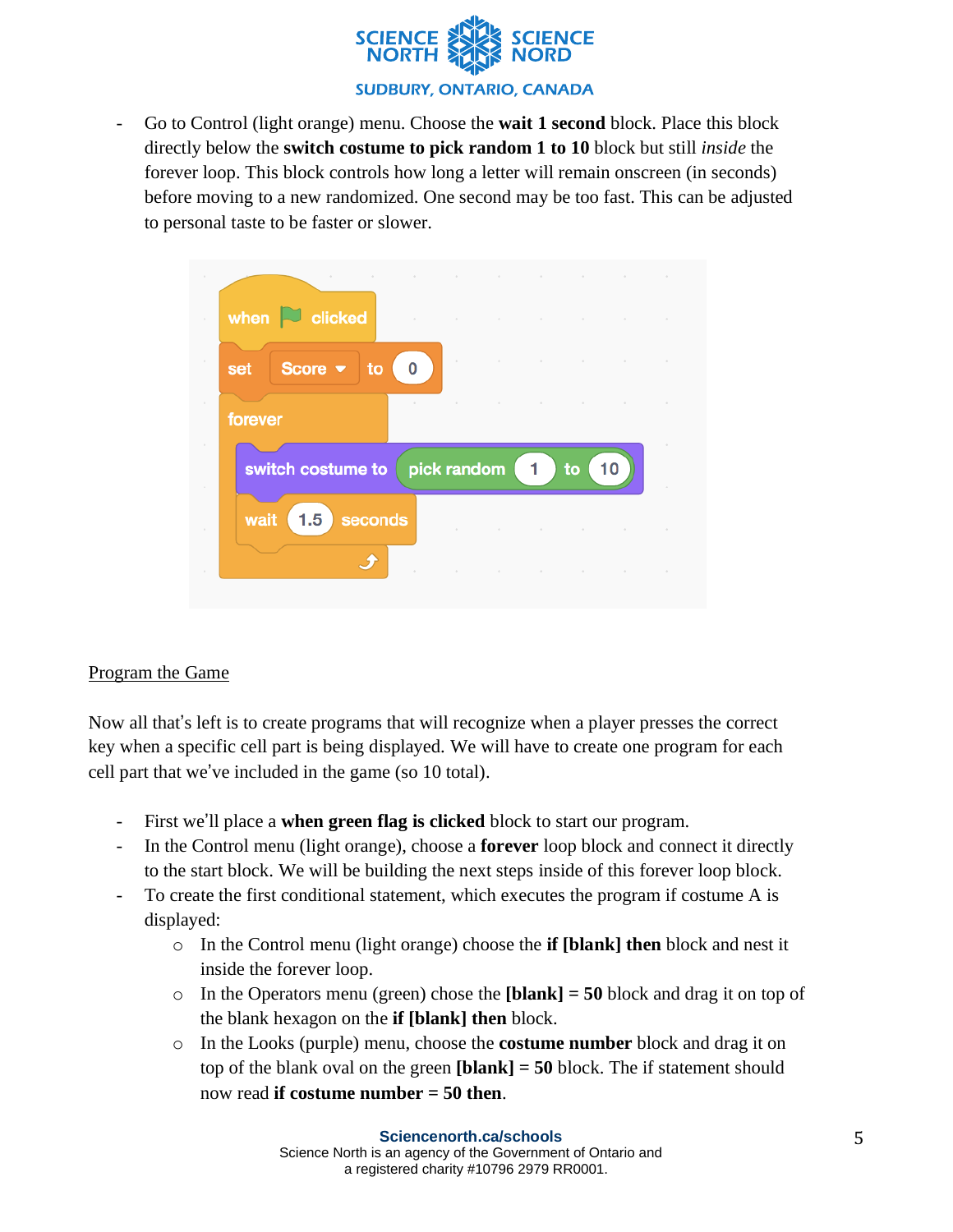

- o The costume numbers were automatically assigned in the Costumes Tab on Scratch as they were created. The number for costume Cell Membrane (if it was the first costume that you created) is 1. Edit **50** on the green block so that it is now **1**. (If your costume number for A is not 1, just make sure that the costume number in your program matches the costume number for A in your Costumes tab).
- To create the nested condition for when the player presses the correct key
	- o In the Control menu (light orange), choose another **if [blank] then** block and nest it into the existing conditional block.
	- o In the Sensing menu (light blue), choose the **key space pressed?** block and drag it on top of the blank hexagon on the **if [blank] then** block. The correct answer for when Cell Membrane is on screen is to press the up arrow (for "both"), so use the dropdown list on this block to select **up arrow**.
- Now we need to code what happens when the correct key is pressed
	- o In the Variables menu (dark orange), choose the **change my variable by 1** block and place it inside the nested condition. Use the dropdown list on the block to select **Score**. This will ensure that the Score counter goes up by one point.
	- o Optional: for flavour, you may choose to add a sound effect as feedback for getting the right answer. To do this, go to the Sound menu (pink) and choose the **play sound Clang until done** and place it directly below the **change Score by 1** block *inside* the same conditional statement. Use the dropdown list to choose the sound that you prefer.
- To create the nested condition for when the player presses the incorrect keys
	- o In the Control menu (light orange), choose another **if [blank] then** block and nest it into the first conditional block ( **if costume number = 1 then**).
	- o In the Operators tab (green), choose the **[blank] or [blank]** block and drag it on top of the blank hexagon on the **if [blank] then** block.
	- o This **[blank] or [blank]** block allows for us to create the same scoring program for if the player presses any of the two incorrect keys.
	- o In the Sensing menu (light blue), drag one **key space pressed?** block into each of the spaces on the green **[blank] or [blank] or [blank]** block. Use the dropdown list to change each of these so that they represent each of the incorrect answer keys (in this case, right and left arrow).
- Now we need to code what happens when any of these incorrect keys is pressed
	- o In the Variables menu (dark orange), choose the **change my variable by 1** block and place it inside the nested condition. Change the value to -1. Use the dropdown list on the block to select **Score**. This will ensure that the Score counter goes down by one point.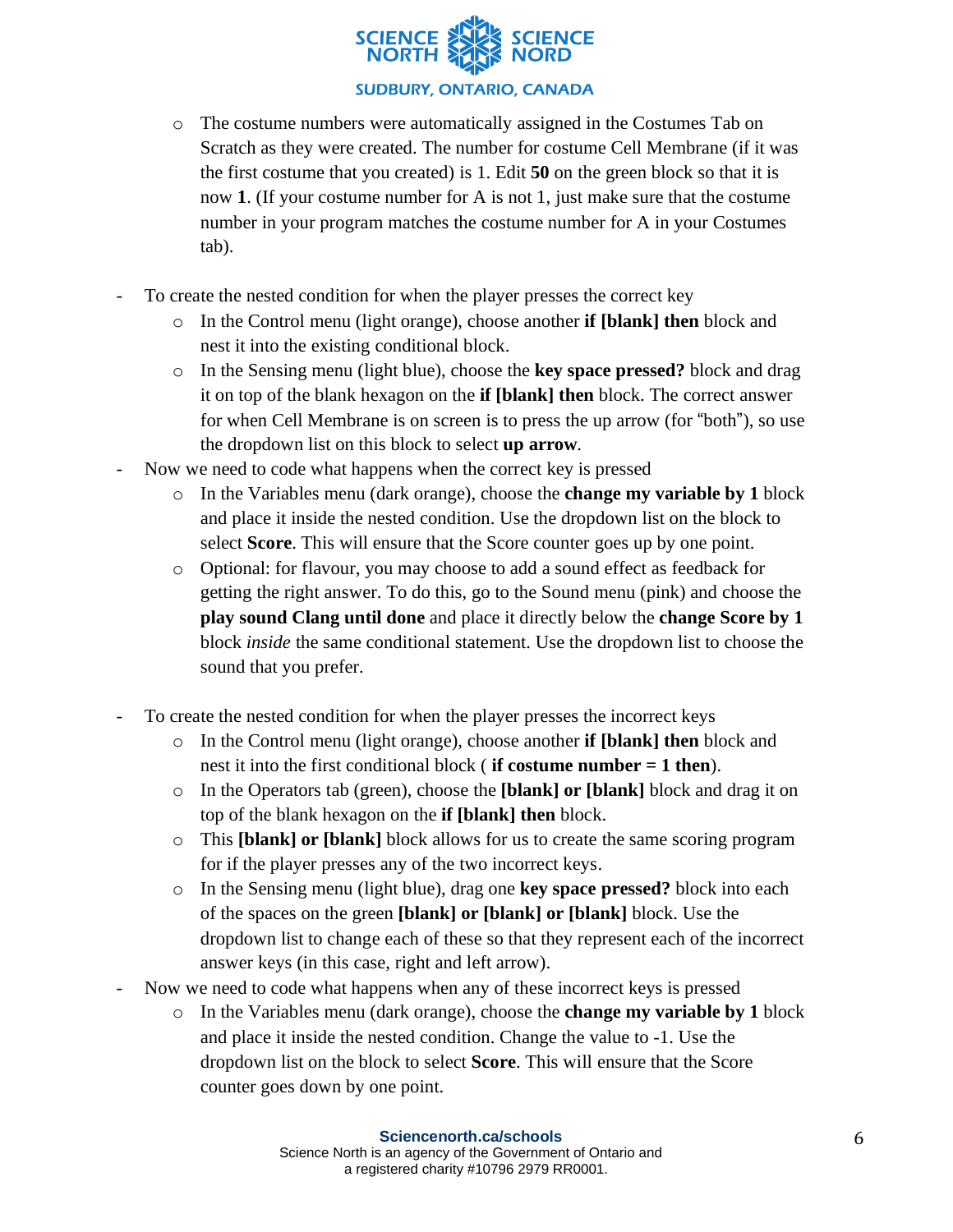

o Optional: for flavour, you may choose to add a sound effect as feedback for getting the right answer. To do this, go to the Sound menu (pink) and choose the **play sound Bonk until done** and place it directly below the **change Score by -1** block *inside* the same conditional statement. Use the dropdown list to choose the sound that you prefer.

The completed program should look like this:

| $\sim$ 100 $\mu$                               |                                                                                                                              |
|------------------------------------------------|------------------------------------------------------------------------------------------------------------------------------|
|                                                | <b>Contractor</b><br>the contract of the contract of the<br><b>Contract Contract</b><br>and the state<br>when $\Box$ clicked |
| $\sim$                                         | forever                                                                                                                      |
| $\sim$ 100 $\mu$<br>$\sim$<br>$\sim$ $-$       | costume number $\bullet$<br>Ħ.<br>$\mathbf{1}$<br>then<br>$\equiv$                                                           |
| $\sim$                                         | up arrow $\bullet$ pressed?<br>if.<br>key (<br>then                                                                          |
| $\sim$ 100 $\mu$                               | change Score v by 1                                                                                                          |
| $\sim$                                         | play sound $pop \rightarrow$ until done                                                                                      |
| $\sim$ 100 $\mu$                               |                                                                                                                              |
| $\sim$ 100 $\mu$<br>$\sim$ 100 $\mu$<br>$\sim$ | key left arrow • pressed?<br>if.<br>or key right arrow $\bullet$ pressed?<br>then                                            |
| $\sim$ $\sim$                                  | change Score $\bullet$ by $\bullet$  <br>$\sim$                                                                              |
| $\sim$ $\sim$                                  | play sound Bonk • until done<br>$\sim$ 100 $\mu$<br>$\sim$                                                                   |
| $\sim$                                         |                                                                                                                              |
|                                                |                                                                                                                              |

Create a program for each costume

Now we'll have to create the same program again for the remaining cell parts costumes. The programs are all identical except for the costume number value, and which keys are attributed to correct or incorrect answers.

Hint: Since we are reusing large pieces of our program to code the remaining costumes, you can duplicate existing code (Right Click > Duplicate) rather than rebuilding the code as many times as you need. Then all you will have to do is adjust the code parameters in each new copy of the code.